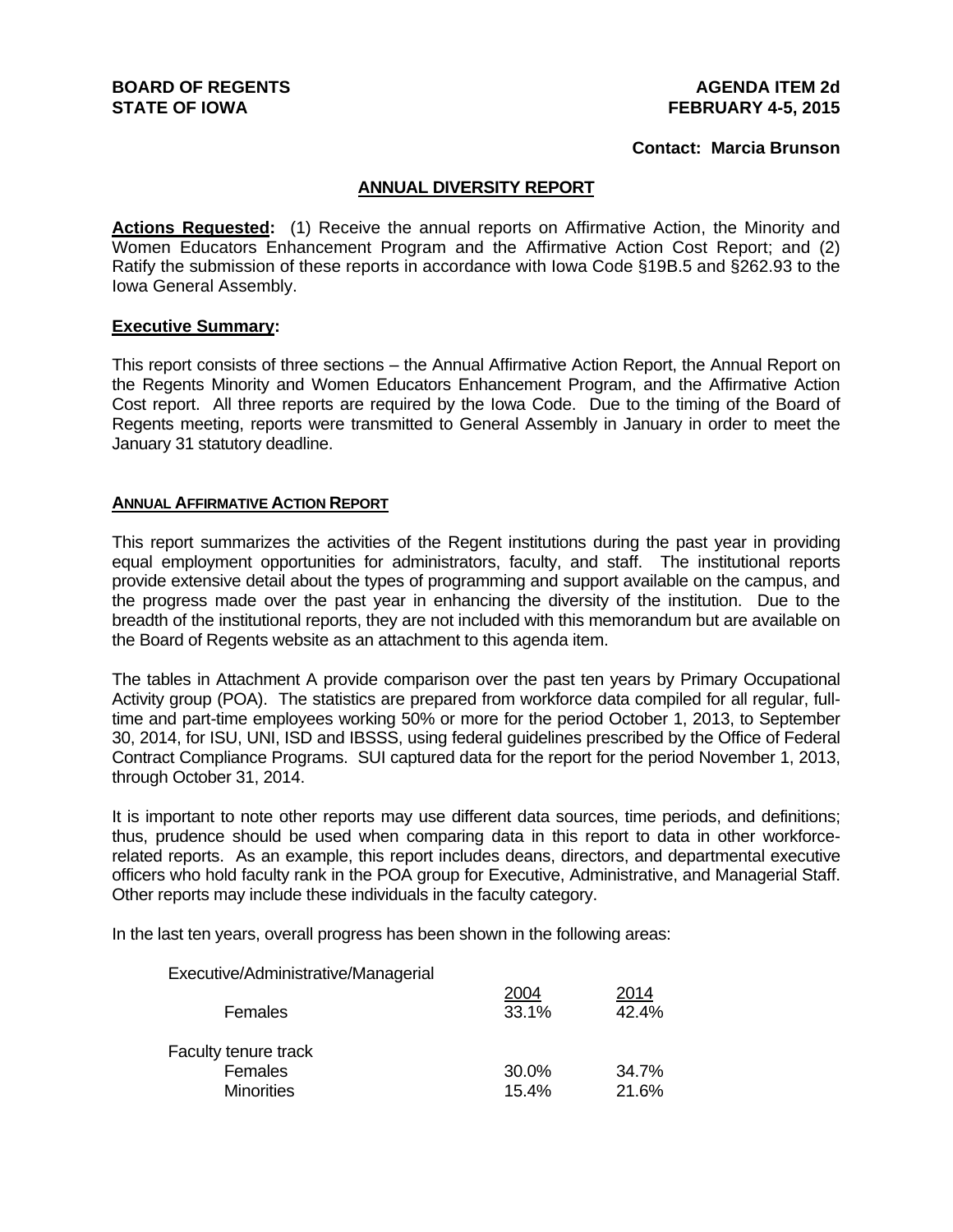| <b>Professional and Scientific</b><br>Females<br><b>Minorities</b> | 63.0%<br>8.8% | 66.8%<br>$9.0\%$ |
|--------------------------------------------------------------------|---------------|------------------|
| Faculty non-tenure track<br>Females                                | 50.2%         | 54.2%            |
| Technical/Paraprofessional<br><b>Females</b>                       | 61.6%         | 74.9%            |
| Employment in one POA reflected a decrease in females:             |               |                  |
| <b>Skilled Crafts</b>                                              | 6.5%          | 5.2%             |

Peer group comparisons have limited meaning in the affirmative action area in most employment categories. The affirmative action efforts put forth by the Iowa Regent universities are geared toward meeting or exceeding goals set for occupational categories based upon the availability for each job group within specific geographic areas. Availability in recruitment pools is a major factor in affirmative action.

The recruitment for faculty is on a national or even international basis. The Board has asked in the past how institutions in the peer groups compare to the Regent universities. Comparison data on the percentages of women and minorities in the faculty ranks at peer institutions is provided below. This data originates from the Integrated Post Secondary Data System (IPEDS) and reflects only full-time faculty for Fall 2013; whereas, the data provided in Attachment A reflects faculty with 50% and greater appointments in Fall 2014. Workforce data as portrayed in Attachment A is not available for peer institutions.

|                                    | <b>PERCENT FEMALE</b> | <b>PERCENT MINORITY</b> |
|------------------------------------|-----------------------|-------------------------|
| <b>University of lowa</b>          | 32.0                  | 18.7                    |
| Peer Group Average                 | 32.7                  | 21.2                    |
| <b>Iowa State University</b>       | 30.7                  | 21.6                    |
| Peer Group Average                 | 31.3                  | 21.5                    |
| <b>University of Northern Iowa</b> | 45.0                  | 16.0                    |
| Peer Group Average                 | 40.4                  | 19.3                    |

#### Full-Time Tenured and Tenure Track Fall 2013

Highlights from the reports submitted by the universities are included below:

#### *University of Iowa*

The University of Iowa continues its efforts to promote equal employment opportunity and affirmative action at the institution. The university encourages each department to recruit, appoint, and promote persons who meet its high standards of excellence and who contribute to the university's affirmative action mission.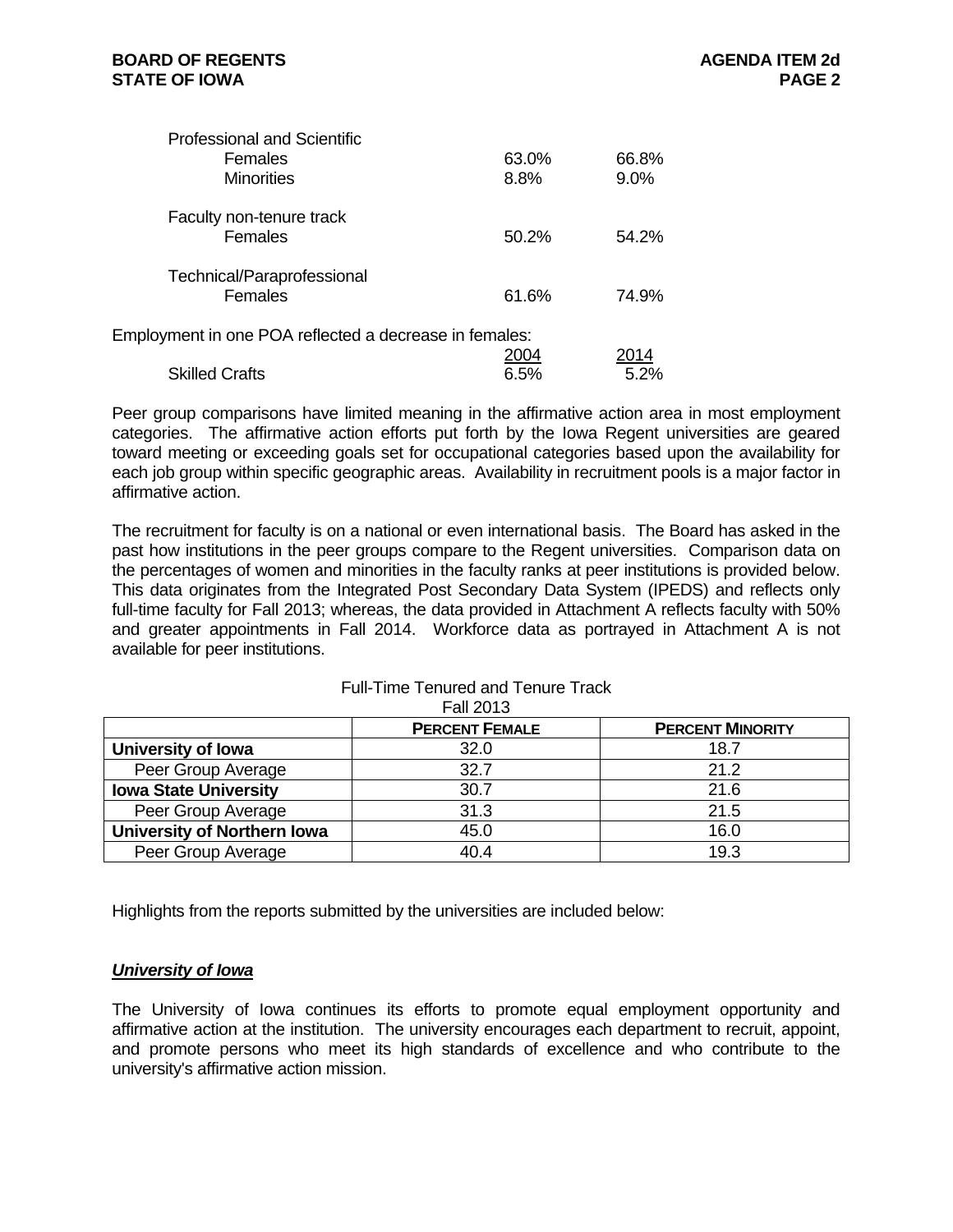The chief diversity officer and associate vice president (CDO), a position named in 2010, leads and coordinates the university's efforts to recruit and retain a diverse and inclusive academic community of faculty, staff, and students by initiating and implementing policies, initiatives, and programs in the areas of institutional diversity, equal opportunity, affirmative action, and human and civil rights.

The Office of Equal Opportunity and Diversity (EOD) reports to the chief diversity officer and associate vice president and is charged with the day-to-day implementation of affirmative action policies. The office supports the university by providing all members of the community with expert advice, education, and services which ensure the university's compliance with all applicable federal, state, and university equal opportunity, affirmative action, nondiscrimination, and civil rights laws, regulations, and policies.

During FY 2014, a total of 5,637 individuals completed one of the approved sexual harassment prevention courses; of these, 69 percent completed an online training and 31 percent attended in-person training. As of June 30, 2014, 99.9 percent of current covered employees were compliant with the mandate for periodic training on sexual harassment prevention.

From November 1, 2013, to November 1, 2014, the University of Iowa workforce increased by 267 individuals (1.7%), from 16,157 in 2013 to 16,424 in 2014.

- o The faculty and staff increased by 200 women (1.9%).
- o Racial/ethnic minority representation increased by 74 individuals (4.2%).
- $\circ$  There was a decrease of seven tenured/tenure track faculty (0.5%).
- $\circ$  The number of female faculty members on the tenure track decreased by 3 (0.6%), maintaining representation at 32.8%.
- $\circ$  The number of minority faculty members remained the same at 301, slightly increasing representation to 20.7%.
- o Female representation among executive, administrative, and managerial staff increased by 8 (5.6%), from 38.8% in 2013 to 40.9% in 2014.
- $\circ$  The number of racial/ethnic minorities among executive, administrative, and managerial staff increased by one (5.0%), increasing representation from 5.4% in 2013 to 5.7% in 2014.
- $\circ$  Minority representation among professional and scientific staff increased by 36 individuals (5.2%), increasing representation from 8.1% to 8.2%.
- o During the 2013-14 data year, the university hired or promoted 1,680 women and 352 racial/ethnic minorities. Despite this level of hiring, varied degrees of underrepresentation of women and minorities remain in individual job groups within the majority of the Primary Occupational Activity (POA) groups. With all job groups aggregated, the university is currently underrepresented by 404 women (2.5%) and by 297 minorities (1.8%).
- o There was a net decrease of four individuals (4.7%) who self-reported having disabilities.
- $\circ$  There were decreases in the numbers of disabled veterans (one individual or 3.2%), Active Duty Wartime or Campaign Badge veterans (34 individuals or 6.7%), Armed Forces Service Medal veterans (four individuals or 5.5%), and recently separated veterans (two individuals or 20.0%).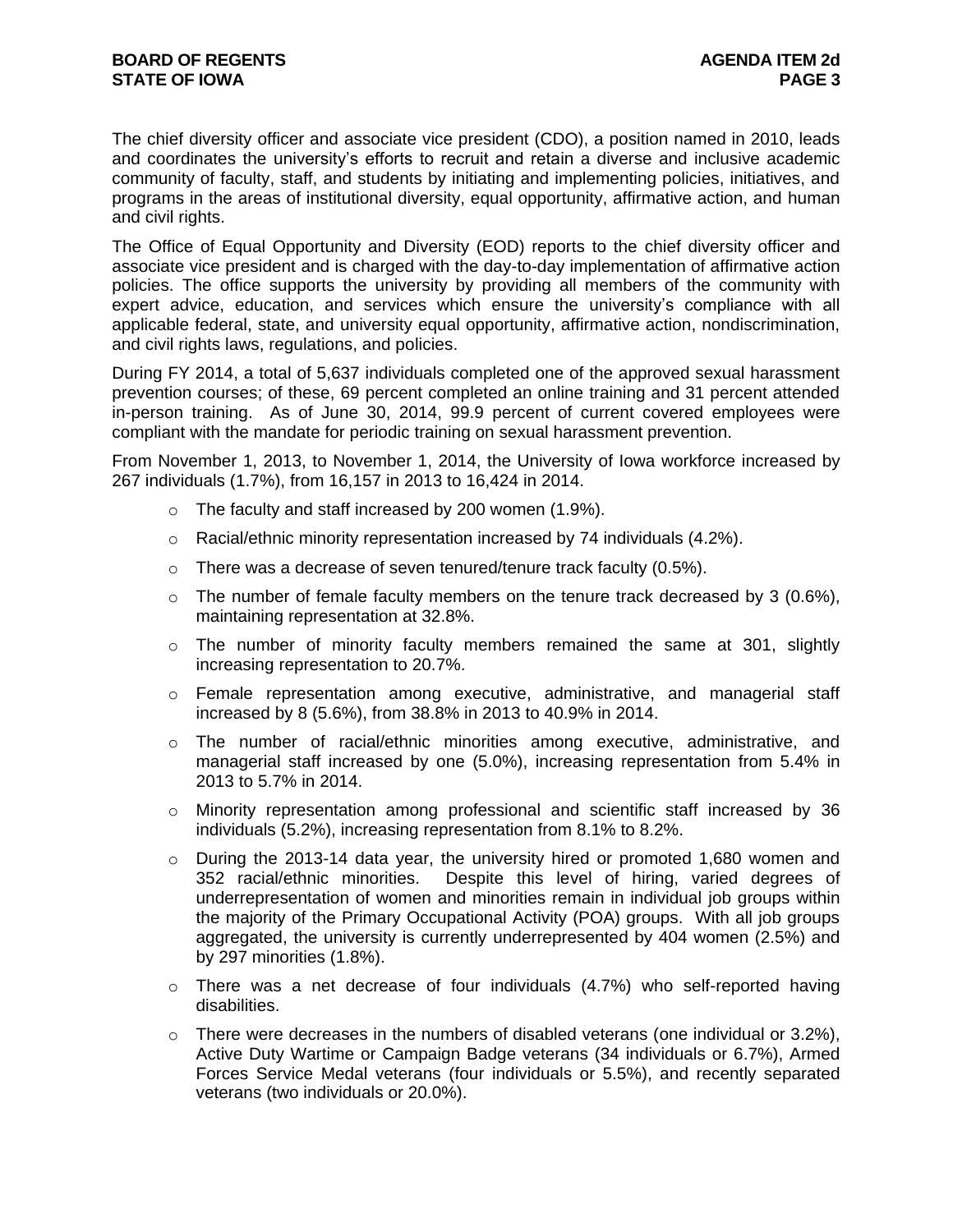### *Iowa State University*

Iowa State University continues to explore avenues to increase diversity within the community and across campus. Iowa State University continues to recruit for diversity within the community.

Iowa State University continues to hold sessions for faculty, staff, and graduate students regarding the Discrimination and Harassment policy and procedures. The participants learn what constitutes as discrimination and harassment, how to identify prohibited conduct, how to prevent, and how to report potential violations of University policy.

The Office of the Senior Vice President and Provost (SVPP) is guided by the current University strategic plan that posits diversity as central to the university's mission. The SVPP plays an integral role in developing and supporting diversity initiatives throughout the Academic Division. The Academic Division plays a key role in diversity efforts at the institution especially with regard to the recruiting, supporting, and advancing of a diverse body of faculty. The Provost sets expectations and assesses annually the progress made by each dean and each college towards their diversity goals.

The Senior Vice President for Business and Finance's diversity initiatives relate to Iowa State University's strategic plan priorities as well as various goals within the strategic plan for business and finance. For business and finance, one of the goals is to promote an environment and provide services that enhance and diversify the university's human resources.

The Office of Equal Opportunity, Dean of Students Office, and Iowa State University Police Department continues to conduct a number of outreach sessions to discuss the sexual misconduct, gender based violence, and student rights and responsibilities in regard to university policy. These presentations include information about university policy, and resources for students in need of support or assistance. Presentations have been done for a number of academic courses, graduate students, freshman classes, Greek chapter houses, residence life staff, student athletes, and other student organizations and leaders.

In addition, representatives of Iowa State University serve on various state, Big 12, and national boards such as the Iowa Network for Women in Higher Education (a part of the national network coordinated by the Inclusive Excellence Group of the American Council on Education), National Association of Diversity Officers in Higher Education, and the Big 12 Chapter of Chief Diversity Officers, which are committed to advancing women and people of color in higher education.

This report showcases the efforts each college and department has made to ensure diversity is part of their academic and professional environment.

The efforts made by Iowa State University can be measured by the proportion of underrepresented faculty and staff as compared to the proportion of the state of Iowa's underrepresented population. The table below gives this overall proportion:

| <b>Underrepresented</b><br>group | Percentage of underrepresented<br>faculty and staff at ISU | Percentage of<br>underrepresented population<br>in the state of lowa* |
|----------------------------------|------------------------------------------------------------|-----------------------------------------------------------------------|
| Women                            | 50.7                                                       | 50.5                                                                  |
| Minorities                       | 13.0                                                       | 10.1                                                                  |

\*2010 United States Census Bureau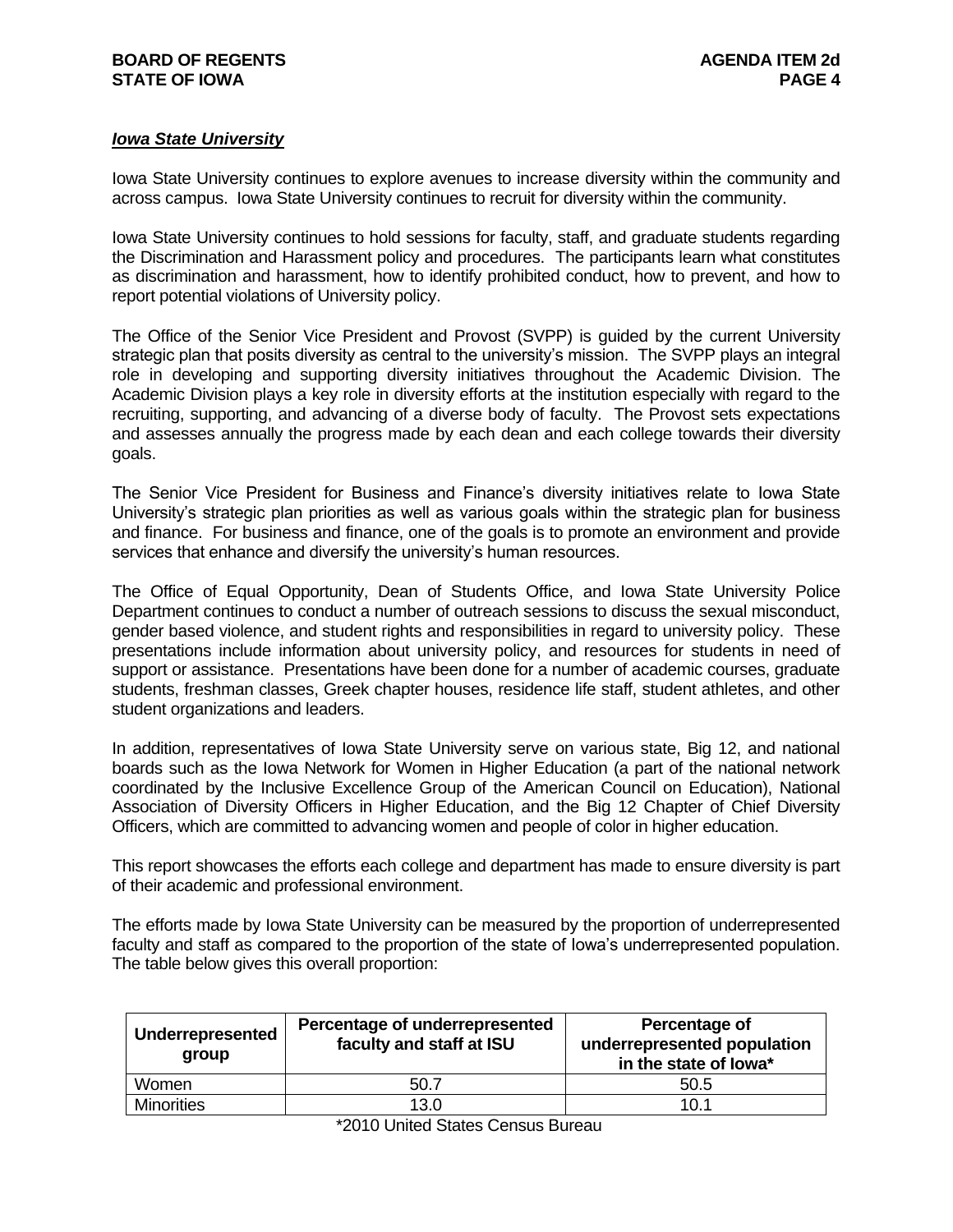Iowa State University experienced an increase in total workforce from 2013 attributing to the actual number increases in most of the employment groups for female and minority employees.

Several groups within the total workforce at Iowa State University saw an increase in the number of female employees and an increase in percentage from 2013.

Executive/Administrative/Managerial female employees saw an increase of one female employee but saw a decrease of 1% from 2013. Tenure Track Faculty saw an increase of 15 female employees and an increase of .8% from 2013. Non-Tenure Track Faculty saw an increase of 23 female employees and an increase of .8% from 2013. The Professional and Scientific group saw an increase of 44 female employees and an increase of .7% from 2013. In the Secretarial/Clerical group there was an increase of four female employees and a .4% decrease from 2013. The Technical/Paraprofessional group also saw an increase of four female employees and an increase of .4% from 2013. The number of female employees in the Skilled Crafts group saw an increase of three female employees and an increase of 1.1% from 2013. The Service/Maintenance group saw an increase of 12 female employees and there was an increase of .6% increase from 2013.

Several groups within the total workforce at Iowa State University also saw an increase in the number of minority employees and an increase in percentage from 2013.

Executive/Administrative/Managerial minority employees saw an increase of four employees and an increase of .7% from 2013. Tenured/Tenure Track Faculty saw an increase of 25 minority employees and an increase of 1.7% from 2013. Non-Tenure Track Faculty had an increase of five minority employees and an increase of .1% from 2013. There was an increase of one minority employee and an increase of .3% from 2013 for the Professional and Scientific group. The Secretarial/Clerical group saw an increase of four minority employees and an increase of .5 percent from 2013. The number of minority employees in the Technical/Paraprofessional group increased by four minority employee and an increase of 2.7% from 2013. The number of minority employees in Skilled Crafts increase three employees and saw a 1.1% increase from 2013. The Service/Maintenance group saw an increase of four minority employees and a .4% increase from 2013.

Iowa State University experienced a net increase of 98 female employees and a net increase of .4% from 2013.

Iowa State University experienced a net increase of 50 minority employees and a net increase by .5% from 2013.

#### *University of Northern Iowa*

As of October 1, 2014, the UNI workforce totals 1,860 non-temporary employees. This includes 1,042 (56%) female employees and 200 (10.8%) minority employees. One year ago, UNI employed 1,807 non-temporary employees, including 1,013 (56.1%) female employees and 189 (10.5%) minority employees. Total number of employees increased by 53 from last year (2.9%); the percentage of females remained constant, and the percentage of minorities increased slightly to 10.8%.

Five- and ten-year comparisons for the overall workforce show progress in female and minority representation. Over the ten-year history, total employment numbers varied in response to budget fluctuations but compared to 2004 and 2009, the 2014 progress with female and minority hiring is significant. The total number of non-temporary employees working at UNI is down by 48 (2.5%) compared to ten years ago, yet the percentage of female and minority employees has made steady gains over the same period. Females were employed at a rate of 54.2% ten years ago. Females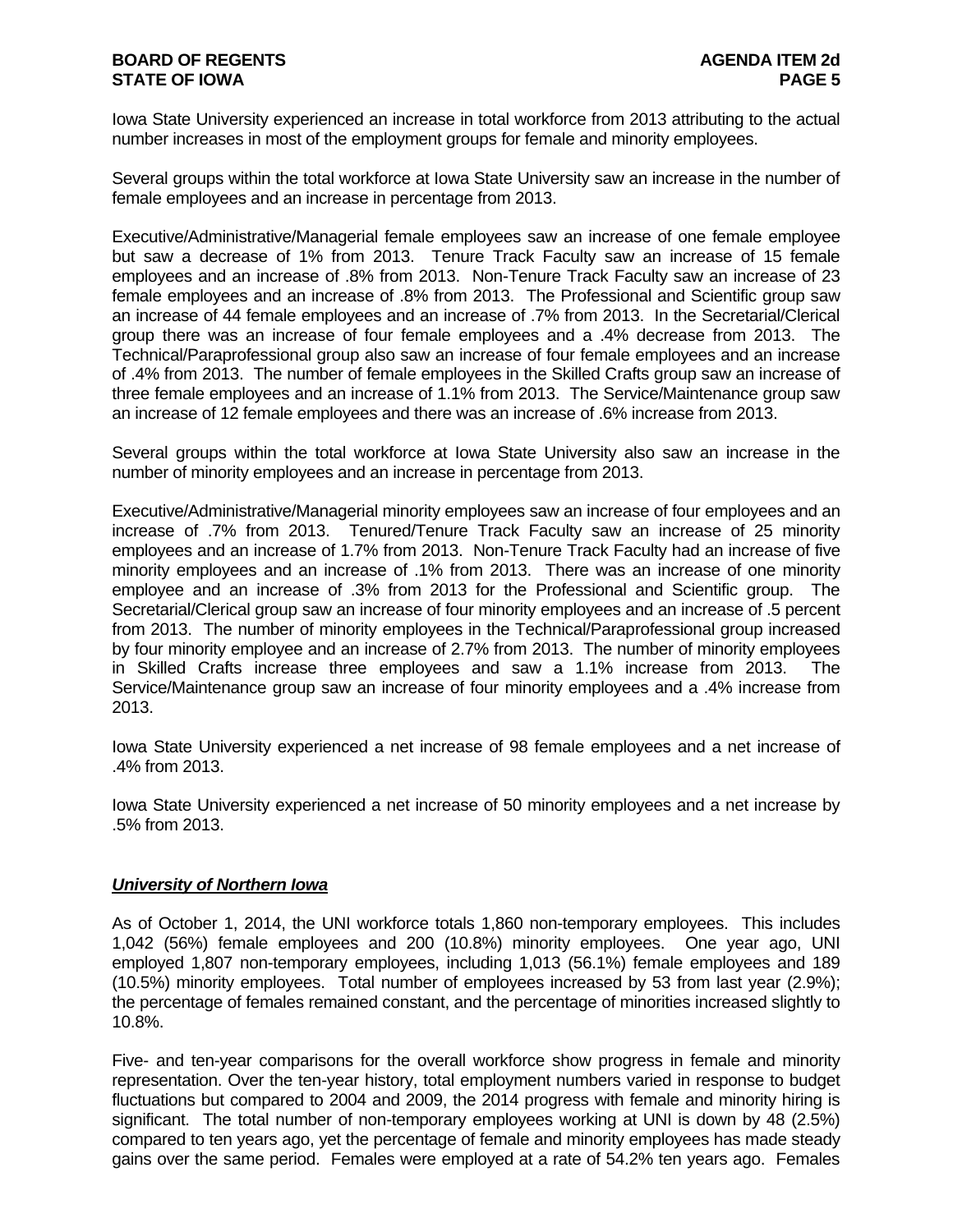are currently employed at a rate of 56% of total employment. The percentage of minority employees has increased over the ten-year period, from 9.7% in 2004 to 10.8% in 2014.

The tenured and tenure track employee group currently employs a total of 550 employees. This represents an increase of 29 (5.6%) faculty employees from last year. The five- and ten-year comparisons reflect overall gains in the proportion of both females and minorities in the tenured and tenure track faculty group. The overall number of employees in that job group has increased 3.2% from 533 to 550 over the past ten years. Female representation has increased from 40.2% to 46.4%. Minority representation in the tenured and tenure track employee group rose from 12.6% to 15.6% over the ten-year period.

Affirmative Action at UNI is a shared responsibility. With the support of the President, the Vice Presidents, and the Office of Compliance and Equity Management, UNI will continue to hire faculty and staff in accordance with affirmative action principles and will consistently enforce federal guidelines established for educational institutions. The University relies heavily on its administrators and search committees to make affirmative action a priority in hiring.

The Office of Compliance and Equity Management provides information, strategy, and support to departments in their recruitment and hiring activities. Each search is reviewed on an individual basis to determine the most appropriate method of recruitment for that particular vacancy. The development of these individualized recruiting strategies and the personal attention allows departments the opportunity to be innovative in their outreach while adhering to equal opportunity and affirmative action hiring procedures.

### **REGENTS MINORITY AND WOMEN EDUCATORS ENHANCEMENT PROGRAM**

Iowa Code §262.81 requires the Board of Regents to establish a program to recruit women and minority educators to faculty positions at the Regent universities and to file an annual report of these activities. The complete reports may be found on the Board's website as an attachment to this agenda item. Highlights of the reports submitted by the universities are shown below:

## *University of Iowa*

*Renewing the Iowa Promise*, the University of Iowa's strategic plan for 2010-2016, recognizes the link between educational excellence and diversity, integrating a commitment to diversity as one of its seven interdependent core values of excellence, learning, community, diversity, integrity, respect, and responsibility. To achieve educational excellence, it is important to recruit to the university faculty, staff, and students from underrepresented communities and to foster a climate that enables all to succeed. The following initiatives reflect the progress of that work during academic year 2013-2014.

## **National Coalition Building Institute (NCBI)**

The University of Iowa (UI) is an affiliate of NCBI, an international non-profit leadership development network dedicated to the elimination of racism and other forms of oppression. Through the Chief Diversity Office, 87 faculty, staff, and students have completed a three-day Trainthe-Trainer workshop to gain skills for coalition building, prejudice reduction, conflict resolution, and educational outreach. This team offers a one-day workshop, *Leadership for Equity and Inclusion*, which has been attended by over 1,000 faculty, staff, and students, and an ongoing one-hour dialogue and discussion series on topics of prejudice reduction, coalition building, and conflict resolution.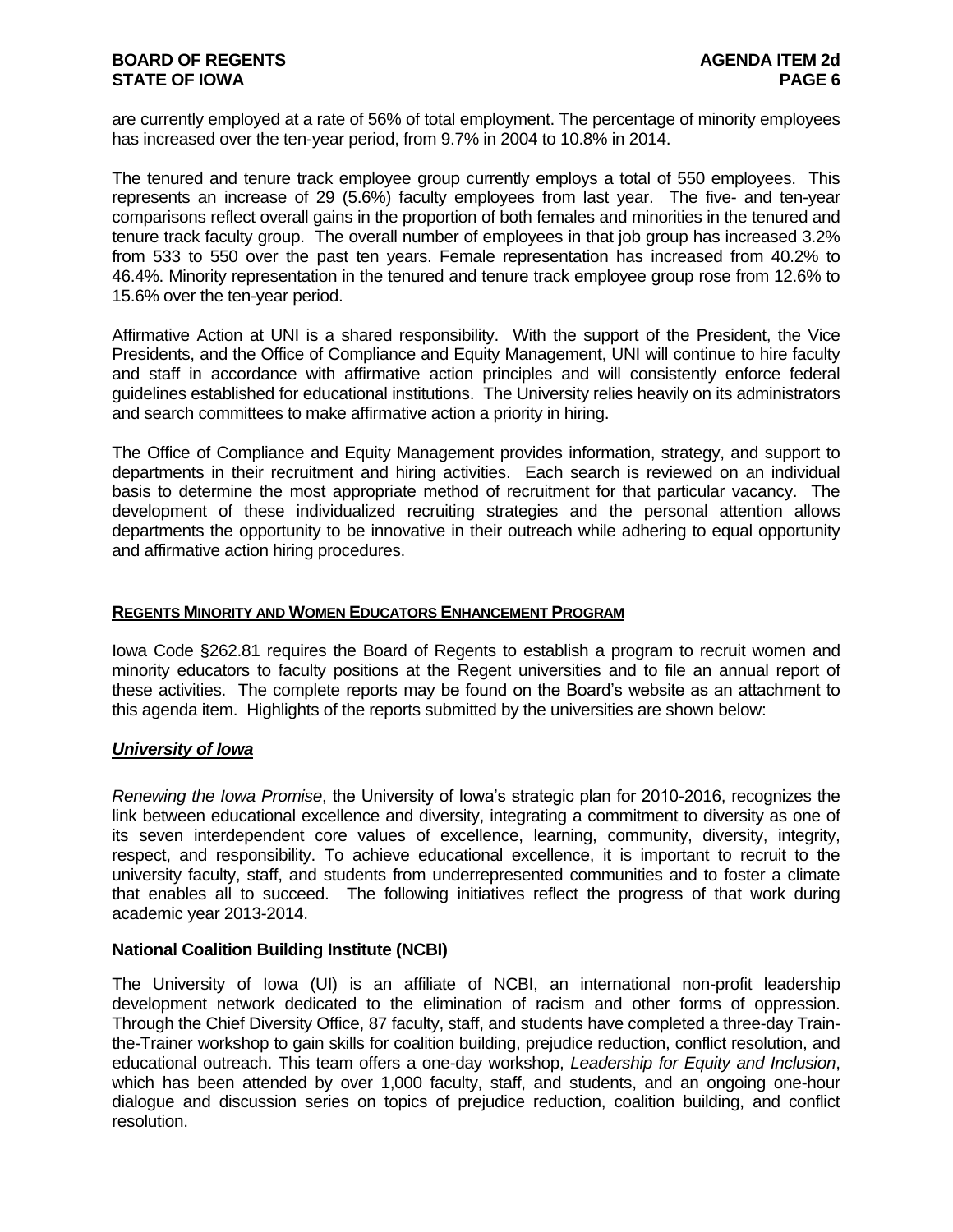### **Diversity Opportunity Programs**

The Faculty Diversity Opportunity Program (FDOP), has been an important tool for reaching the university's diversity goals and thereby enhancing the excellence of the University of Iowa. The program is administered by the chief diversity officer and associate vice president (CDO), who works with collegiate deans to identify potential faculty hires who would add to the diversity of the UI faculty. Mentoring and retention follow-up plans remain critical components of FDOP funding requests.

For FY 2014, the Office of the Provost budgeted FDOP funds totaling \$2,067,698 for partial salaries and other resources supporting 44 faculty members. These positions are in the University Library, the Graduate College, and the Colleges of Education, Engineering, Law, Liberal Arts and Sciences, Medicine, Nursing, Pharmacy, and Public Health. Since 1999, FDOP has been used to support 143 diversity hires to the UI campus.

The Staff Diversity Opportunity Program (SDOP) promotes employment of minorities and women in Professional and Scientific (P&S) classifications exhibiting underrepresentation. During FY 2014, three P&S staff members were hired under SDOP.

#### **Recruitment Ambassadors Program**

The Recruitment Ambassadors Program, jointly sponsored by University Human Resources and the Office of Equal Opportunity and Diversity, supports the university's strategic goals for increasing the diversity of the faculty and staff. Recruitment ambassadors are current or former faculty and staff members who volunteer to help recruit diverse prospective employees by providing first-hand information about the University of Iowa campus and the Iowa City/Coralville community.

#### **Minority and Women Faculty Development**

The Office of the Provost, through the associate provost for faculty, sponsors faculty development programs for junior faculty members. These programs include a new faculty orientation, a seminar on promotion and tenure, workshops and resources on effective writing habits and time management, and a faculty-led monthly networking group. The Office of the Provost also publishes a comprehensive calendar of faculty development programs offered across campus (e.g., research support, teaching skills and innovation, instructional technology, student success).

New women and minority faculty members are encouraged to participate in the university community through associations with other faculty members across the university, with campus social life, and with student activities and organizations. The Chief Diversity Office provides support for several faculty and staff affinity groups, including the African American Council, the Council on Disability Awareness, the Council on the Status of Women, the Latino Council, the Native American Council, and the LGBTQ Staff and Faculty Association.

#### **Workshops and Programs on Diversity**

The university, through the chief diversity officer and associate vice president, regularly supports events that enhance dialogue and sensitivity about diversity issues. The Office of Equal Opportunity and Diversity, University Human Resources, the Council on the Status of Women, and the Charter Committee on Diversity partner with other units to conduct university, collegiate and departmental faculty and staff workshops and other programming designed to enhance the university's recruitment and retention of underrepresented minority and women faculty.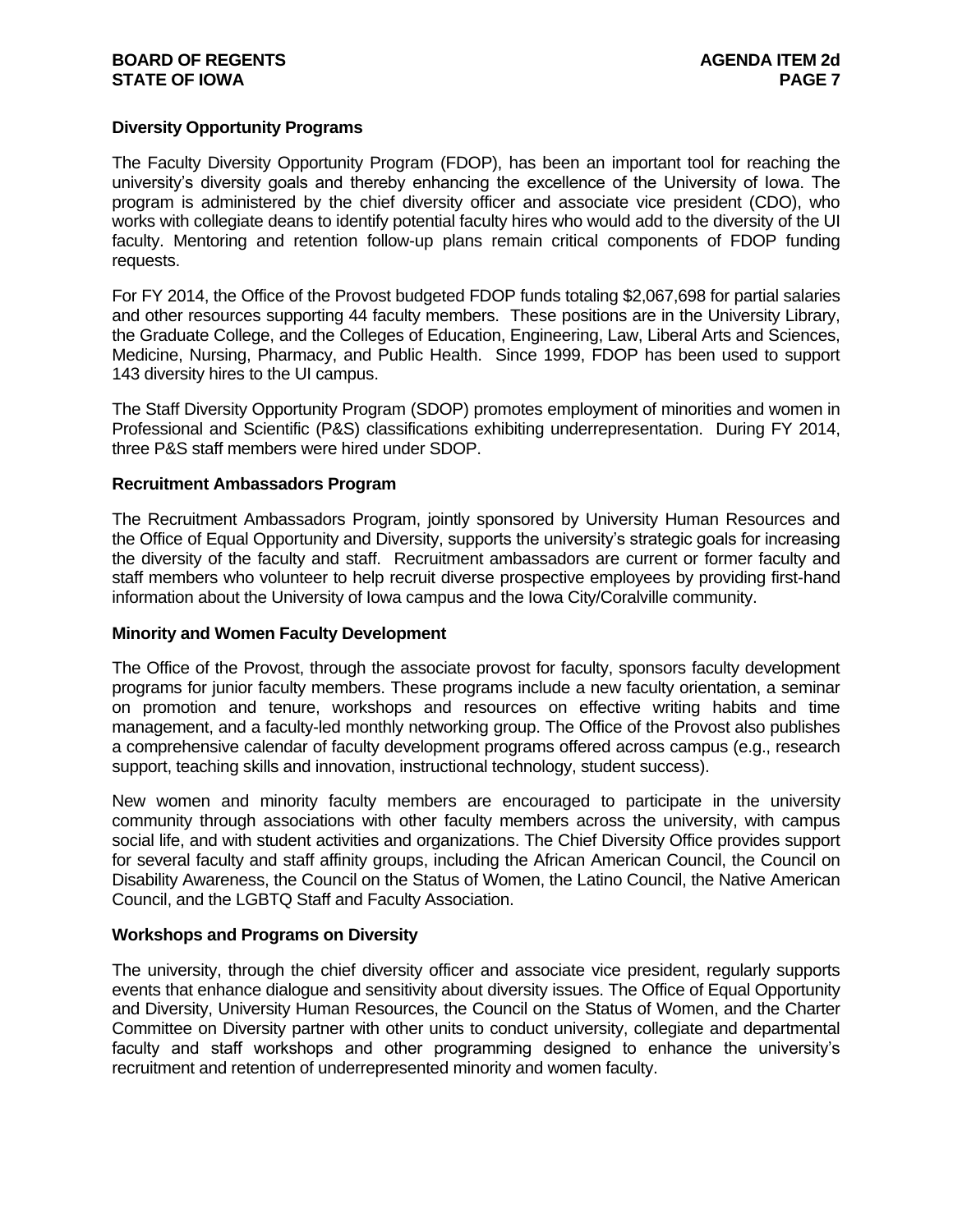The university hosted the annual Iowa Regents Institutions Disability Awareness Summit in October 2013 to discuss issues related to accessibility on Iowa Regents Institutions campuses and other Iowa college and university campuses; the summit was attended by representatives from the Regents institutions and other Iowa colleges and universities.

Staff from the Chief Diversity Office and Equal Opportunity and Diversity Office offer courses on diversity as part of two ongoing leadership series offered for staff through Learning and Development: a two-hour session entitled *Developing and Leading a Diverse Team* through the Supervising @ Iowa series and a three-hour session entitled *Emotional Intelligence and Diversity* through the Advanced Management Series*.* Both series are offered one to two times per academic year.

#### **Celebration of Excellence and Achievement Among Women**

The Office of the Provost and the Chief Diversity Office, among other campus units, sponsor the Council on the Status of Women's annual tribute to the accomplishments of all women at the University of Iowa, which began in 1982 when the university community gathered to award the [Jane](http://www.uiowa.edu/~wrac/jane-a-weiss-scholarship.shtml)  [A. Weiss Memorial Scholarship.](http://www.uiowa.edu/~wrac/jane-a-weiss-scholarship.shtml) The event has expanded in scope, recognizing outstanding scholarship, research, service, leadership, and activism among undergraduate and graduate/professional students, staff, and faculty women.

#### **Dual Career Services**

The university's Dual Career Services assists the accompanying partners of new university faculty or staff members in locating and securing employment. Services include professional job search and career guidance; resume/CV and cover letter writing assistance; interviewing assistance, utilizing social media in the job search; up-to-date information about the local market and demographics; access to job openings with the university and other local employers, and introduction to local groups for networking. Dual Career Services has been successfully involved in helping to recruit and retain diverse faculty hires.

#### **Women in Science and Engineering (WISE)**

The 2014-2015 academic year marks the beginning of the 3rd decade of WISE Women at the University of Iowa, the 19th year of both the WISE Peer Mentoring Program (the longest-running peer mentoring program at the University of Iowa), and the Be-WISE Living-Learning Community in Stanley Residence Hall (the oldest academic-based living-learning community at the University of Iowa). The mission of the Women in Science and Engineering Program is to expand and improve educational and professional opportunities for women in all fields of science, technology, engineering, and math (STEM) by facilitating individual, institutional, and social change.

#### *Iowa State University*

Iowa State University continues to support several key programs to cultivate the hiring, retention, mentoring, satisfaction, advancement, promotion, and leadership of underrepresented minority and women educators. A summary of the report follows.

**Emerging Leaders Academy**. The Office of the Senior Vice President and Provost (SVPP) continues to support its leadership development program, the Emerging Leaders Academy, in place since January 2009. The program aims to develop depth of leadership skills among faculty and staff, as well as to diversify the potential pool of leadership candidates at ISU. Underrepresented and women faculty and staff are especially encouraged to apply. Presently, over 100 faculty and senior staff have been trained in leadership, teamwork, communication, fiscal responsibility, diversity, management and public accountability.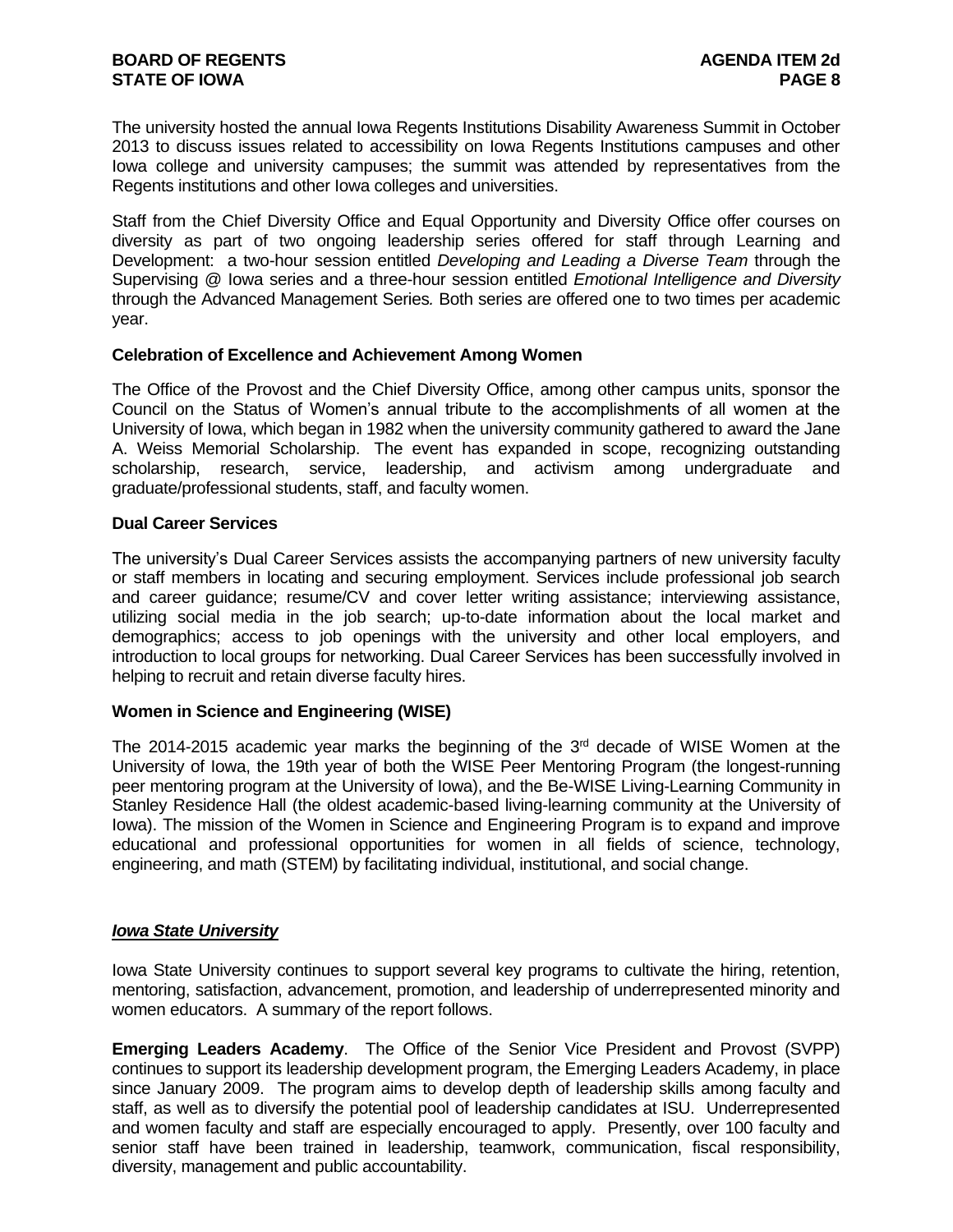**ISU ADVANCE.**This is the university's flagship program dealing with faculty equity and diversity issues. ADVANCE has been able to develop initiatives, programming, and materials to address diversity among the faculty ranks in STEM fields at ISU. Since 2011, ADVANCE has broadened its scope beyond STEM to engage all faculty, with particular emphasis on the advancement of women and underrepresented faculty across all colleges. In 2013, the provost charged each academic college with appointing an Equity Advisor to provide training to faculty search committees and to develop programming in support of the needs of faculty in each college. Programming targeted by Equity Advisors centers around improving departmental climate, faculty promotion and retention and work-life balance. ADVANCE is also piloting a Departmental Enhancement Program for departments that: 1) are preparing to undergo program review, 2) have just undergone a program review and are working to implement recommendations, or 3) are undergoing a leadership transition. The university depends on the quality of the materials and programming that ADVANCE has produced to define diversity conversations among ISU faculty.

**Work/Life Advisory Committee.** Iowa State University continues to support a more flexible work environment for its faculty and staff. A Work/Life website combines existing policies and resources so that information can be accessed more efficiently and utilized more effectively. The Work/Life Advisory Committee is charged with reviewing current university policies, benchmarking best practices, and identifying gaps. Multiple workshops are offered for faculty on "Flexible Faculty Policies", "Stress Management", and "Work-Life Balance" as a result of feedback received from past participants in the SVPP mentoring program.

**COACHE Survey of Faculty Satisfaction.** The COACHE survey was administered during the AY2013-14. The goal is to survey all full-time faculty – regardless of appointment type or rank – every three to four years. This third administration of COACHE engaged the campus in identifying areas of strength and areas for improvement in support of faculty success.

**Women's and Diversity Grant Program**. This funding pool of \$50,000 supports initiatives to enrich the experiences of women faculty, staff and students and people of color at ISU. Proposals target education, research, and outreach in order to positively impact and advance faculty, staff, and student women, minorities and under-represented groups at Iowa State University. For FY2014-15, 15 projects received funding to enhance gender equity and diversity initiatives.

**Diversifying the Faculty.** The Office of the Senior Vice President and Provost continues to financially support the recruitment and retention of excellent faculty by specifically funding requests from colleges and departments for dual-career partner support and to support hires that diversify the faculty. The hiring of over 190 faculty couples has been supported through this program in its ten-year history. The ADVANCE Equity Advisors, in collaboration with the Office of Equal Opportunity, further contribute to these efforts by providing training on inclusive faculty searches to department and college search committees.

**Mentoring.** The mentoring of faculty continues to be an important way for ISU to ensure that a diverse faculty succeeds at ISU. In addition to a one-on-one mentoring program involves all first year faculty, the Provost supports college-level peer mentoring programs. Each college has appointed a senior faculty member to serve as a peer mentoring coordinator for the first-year faculty in the college. Programming throughout the semester on issues of mentoring, promotion, scholarship, and work-life management further builds a sense of community among the first-year cohort. The Provost's Office provides support for the New Faculty Scholars Program (in collaboration with the Center for Excellence in Learning and Teaching (CELT) and is piloting a virtual-mentoring program.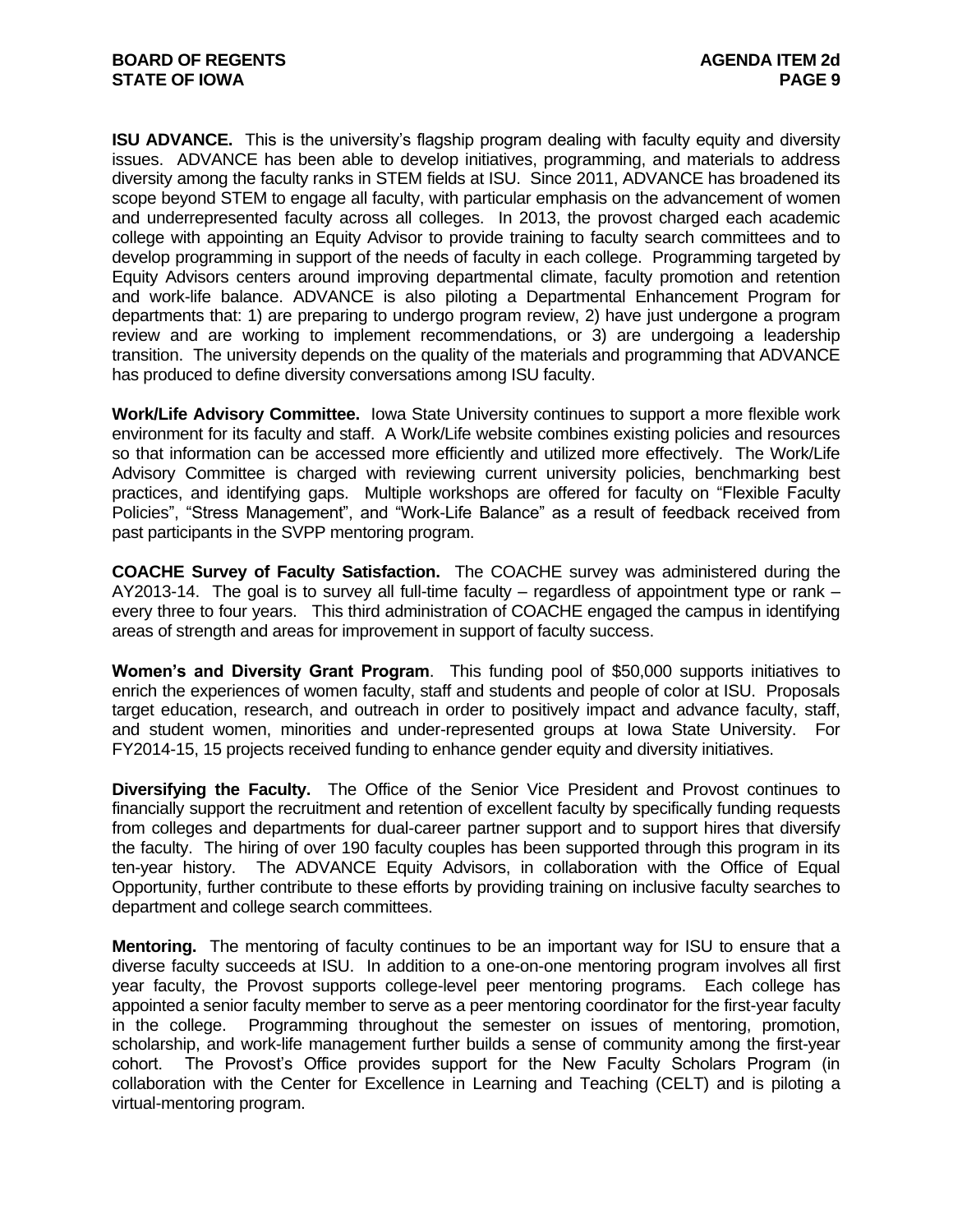**University Committee on Diversity.**The University Committee on Diversity brings together representatives from the major divisions of the university as well as at-large members to share information and identify issues. The committee maintains the university diversity website and assists in coordination of the Women's and Diversity Grant competition sponsored by the Provost's Office which distributes \$50,000 as seed money for a range of diversity initiatives.

**Women's Leadership Consortium** (WLC). WLC brings together leaders of various women's programs on campus, develops strategies for increasing the visibility of issues facing women, and studies the impact of women's initiatives and programs on campus. Each year, the Women's Leadership Consortium sponsors a Women Impacting ISU Calendar to spotlight women in leadership, who serve as resources within the community.

**Iowa Network for Women in Higher Education (WHE)**. The Associate Provost for Faculty works with the Iowa Network to encourage more women to consider leadership in higher education. The primary goal of the Iowa Network (affiliated with the American Council on Education) is to facilitate the development of women leaders in higher education, through conversations, collaborations, and mentoring across the state. IOWAWHE is committed to fostering diversity in higher education leadership with regard to race, gender, ethnicity, sexual orientation, and physical ability. ISU continues to play an important role in the leadership of the Iowa Network.

**Child Care Resources**. This unit within University Human Resources supports Iowa State University families by linking them with professional programs and services that can help meet their child care needs. The university childcare consultant is available to assist families in accessing on campus and community-based services. The university supports two child care centers located on campus, University Community Childcare in Pammel Court and the University Child Care Center at Veterinary Medicine. In addition to these full-time programs, the university supports several other childcare initiatives including care for mildly ill children, part-time childcare for student families, and a family child care infant network.

**Faculty and Staff Affinity Groups**. In the past year, the SVPP has supported the development and growth of several faculty and staff affinity groups, specifically the Black Faculty and Staff Association, the Latino Faculty and Staff Association, the LGBT Faculty and Staff Association, and the Asian American and Pacific Islanders Faculty and Staff Association. Discussion is currently underway to add a Veterans Faculty and Staff Association. These networks are designed to cultivate and connect Iowa State's diverse faculty and staff populations with the greater university community, and to support recruitment and retention by addressing social and professional components essential to an enhanced quality of life for faculty and staff. The faculty and staff diversity networks align with the university's strategic goals by tackling the ongoing effort to create and support a more diverse campus community.

**University Committee on Women (UCW)**. The SVPP continues to support the work of the UCW, an active committee made up of faculty, staff, and students across the institution. Through its subcommittees, it has continued to assess the status of women by issuing a report every two years on the status of female faculty, staff, and students in one of the academic college. The UCW is finalizing work on a ten-year Status of Women report. The UCW meets each semester with the Provost, and once a year with the President to keep them apprised of key issues facing women on campus.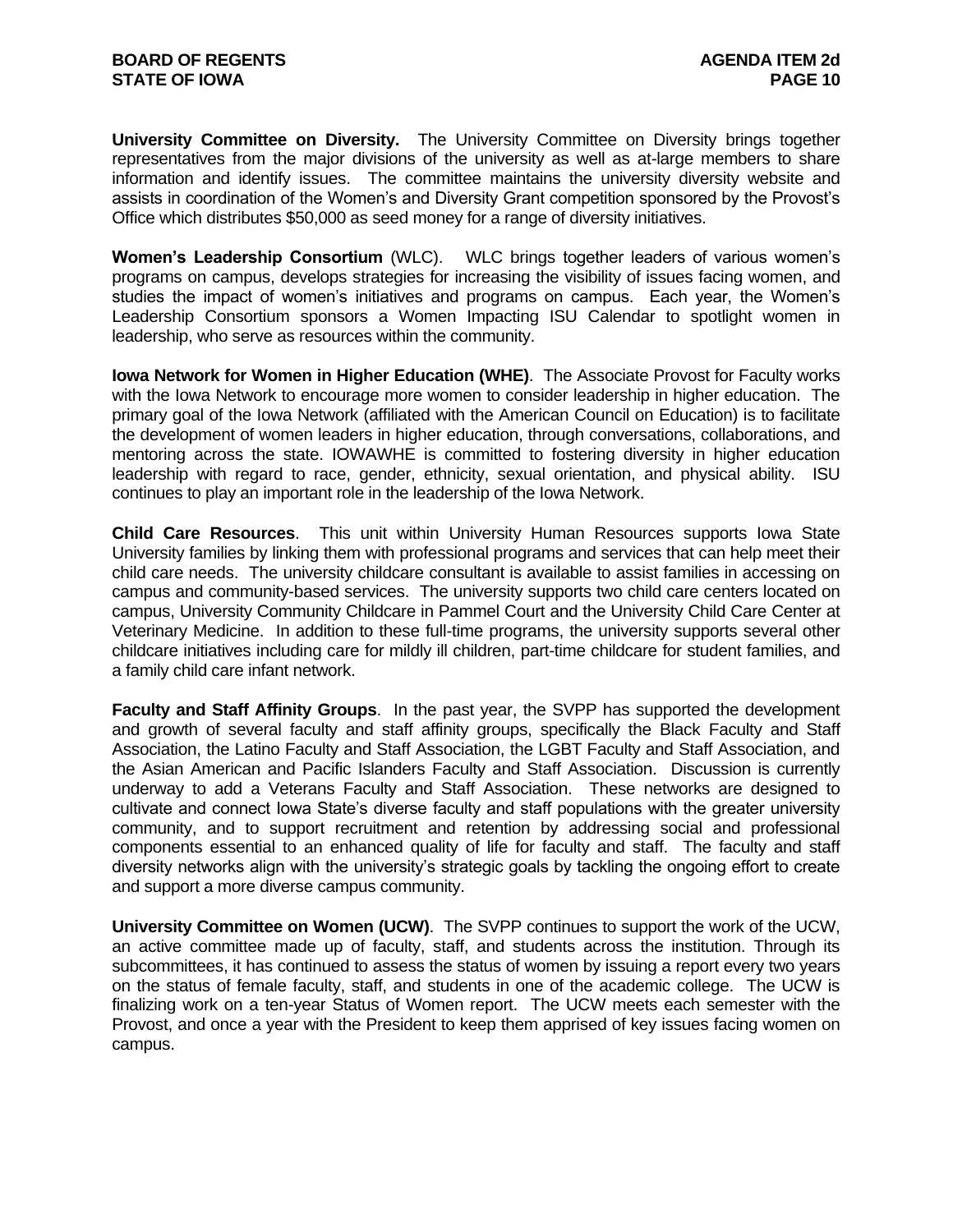**Strengthening the Professoriate at ISU (SP@ISU).** "Strengthening the Professoriate at ISU" allows ISU to continue efforts to strengthen and diversify faculty and senior scholars, by building on good diversity programs around the campus as well as strong policies and central support. The long-term goal is to develop a diverse faculty who integrate their broader impacts efforts with their research enterprise. The program is a collaboration of the SVPP, the Graduate College, and the Vice President for Research. NSF funding will be \$1.25 million over five years; ISU has also made significant commitments to support the program during the five years and beyond.

**Martin Luther King, Jr. Awards.** Each year, the SVPP Office organizes the Advancing One Community Award. The award recognizes individuals and groups who have followed the principles of Dr. Martin Luther King, Jr. Recipients are recognized for their efforts to create an inclusive university community that embraces justice and equity.

**Faculty Fellowships**. The Faculty Fellowship Program provides leadership and project management experience to faculty who are interested in, or aspire to, leadership positions at Iowa State. The Provost's Office recently announced the appointment of Gloria Jones-Johnson as a new faculty fellow for AY2014-2016. Dr. Jones-Johnson will focus on supporting an Inclusive Culture in the academic departments and colleges. A second faculty fellow, Dr. Cinzia Cervato, is in the second year of a two-year term focusing on Early Career Faculty Development to further support mentoring and programming efforts.

#### *University of Northern Iowa*

This past year, the allocation for the Minority and Women Educators Enhancement Program has been used in the following ways:

- To supplement a minority faculty line in the Department of Political Science. The faculty member teaches two sections of non-western cultures: Africa and an upper level political science class in the area of international relations or comparative politics. In addition, he typically teaches an overload section of the non-western cultures: Africa course, either at UNI-CUE or on-line. His research focuses on the political economy of the African state, and in particular the political economy of military rule in Africa. He served as a senior analyst for six years for the State Department and the Department of Defense's Trans-Saharan Security Symposium. He has also served as a senior consultant to the Independent Electoral Commission of Nigeria and as a digital photographic consultant to the National Emergency Management Agency of Nigeria.
- To provide permanent partial funding for a minority Assistant Professor in the Department of Educational Psychology & Foundations. The Department of Educational Psychology & Foundations' had a need for someone to teach Research Methods & Statistics. This new faculty member is a valuable asset to not only the department but the entire university in these specific areas as well as other university projects.

The University of Northern Iowa continues to encourage search committees to have a diverse pool of applicants and to seriously consider hiring qualified candidates.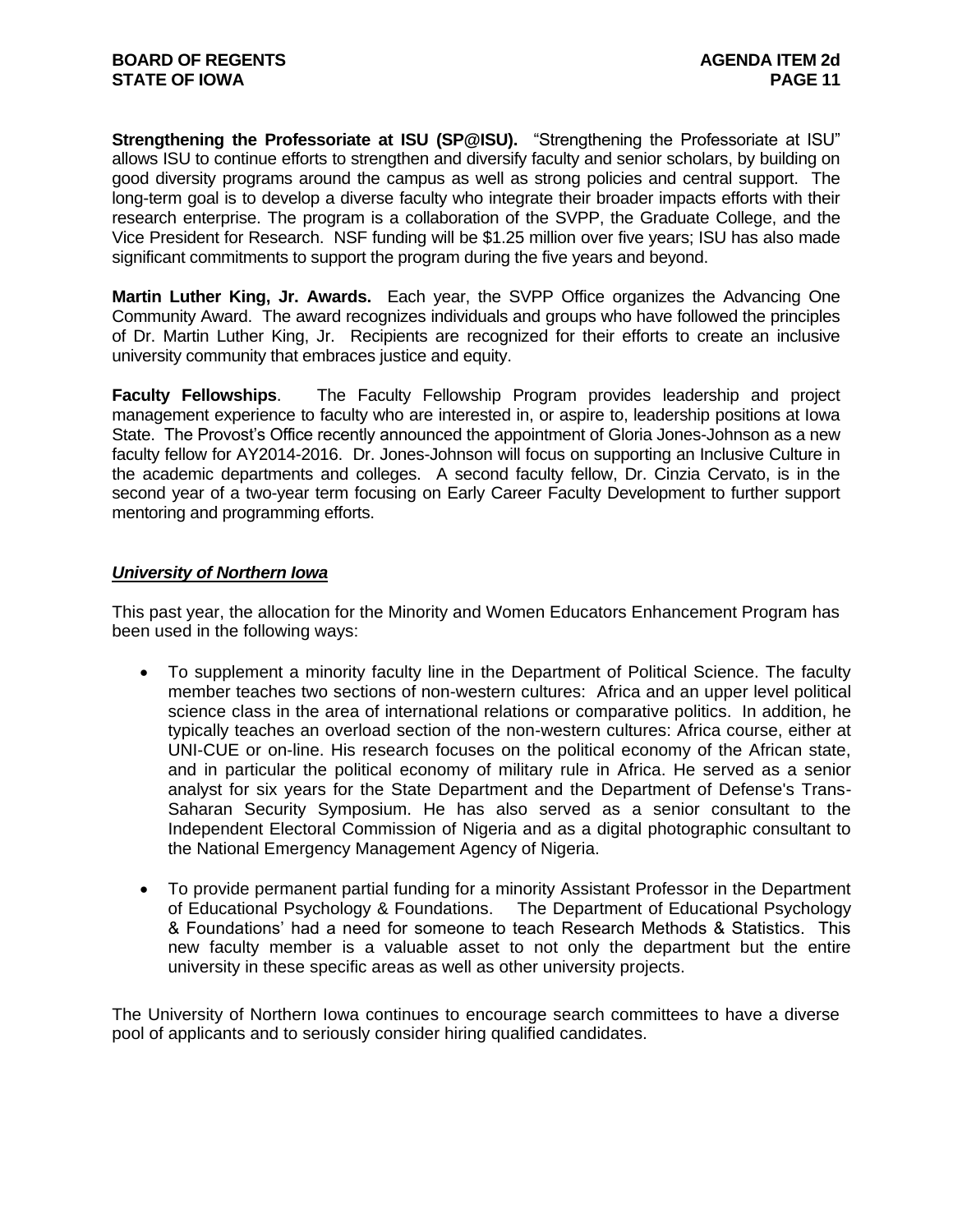#### **AFFIRMATIVE ACTION COST REPORT**

Iowa Code §19B.5 requires that the Board and its institutions submit an annual report on affirmative action, diversity, and multicultural accomplishments to the Iowa General Assembly by January 31. The report is to include information identifying funding sources and itemized costs, including administrative costs, for these programs. The income and expenditures are detailed in Attachment B. The total expenditures for FY 2013 and FY 2014 are shown below:

|     | FY 2013   | FY 2014    |
|-----|-----------|------------|
| SUI | \$850,095 | \$823,320  |
| ISU | \$184,451 | \$357,233* |
| UNI | \$336,245 | \$353,556  |

\*The increase due to filling two positions that had been vacant in the prior year.

The Iowa School for the Deaf and Iowa Braille and Sight Saving School do not have offices dedicated solely to affirmative action activities; therefore, cost reports are not required.

H:\HR\Docket2015\February\Diversity Report 2014.doc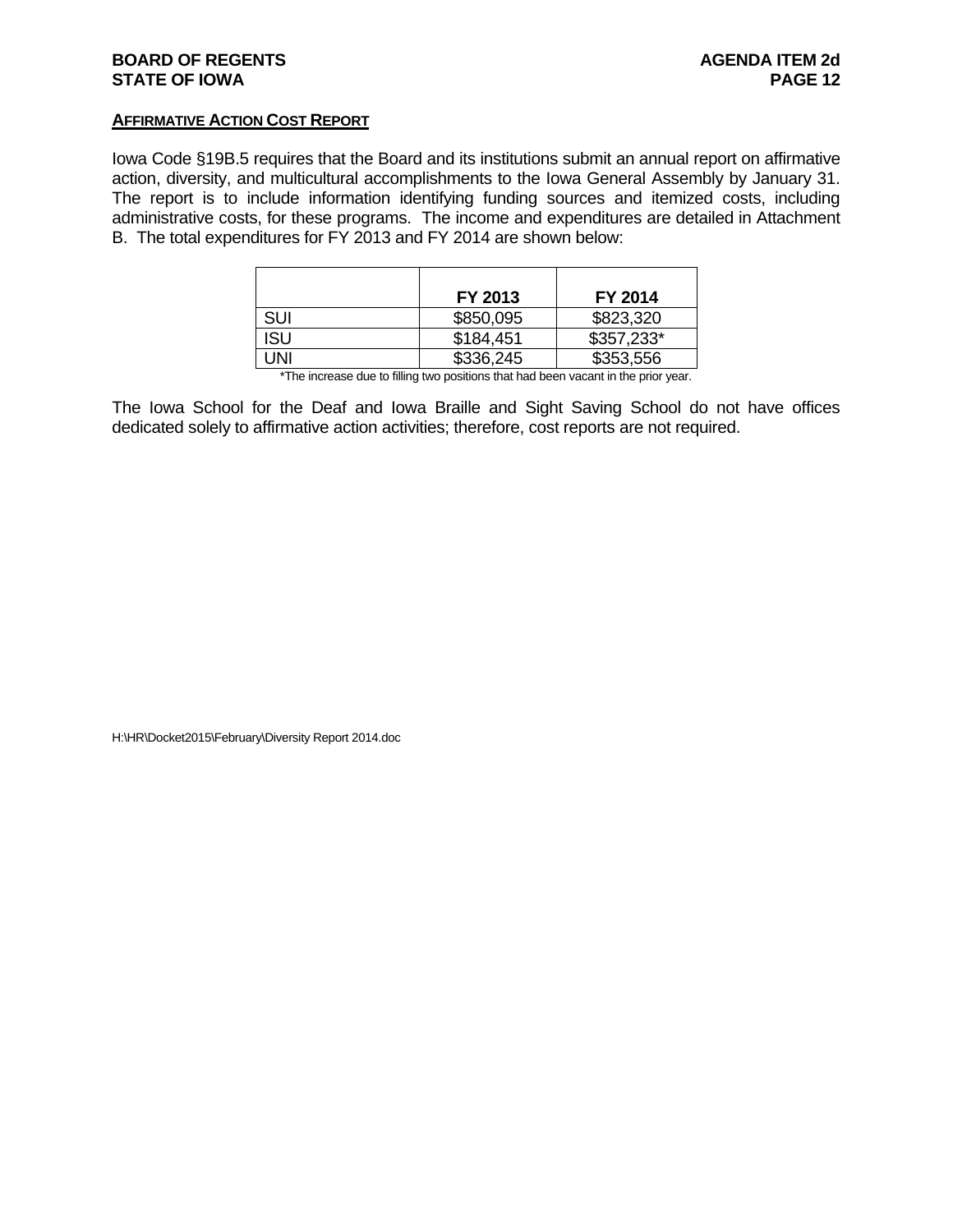# **BOARD OF REGENTS**<br> **BOARD OF REGENTS**<br> **BOARD OF IOWA**<br> **ATTACHMENT A**

|                                            |                        |        | September 30, 2004 |          |                  |                    |        | September 30, 2009 |          | September 30, 2014 |                    |        |                |          |                 |
|--------------------------------------------|------------------------|--------|--------------------|----------|------------------|--------------------|--------|--------------------|----------|--------------------|--------------------|--------|----------------|----------|-----------------|
| <b>POAGROUP</b>                            | <b>Total Workforce</b> | Female | Total<br>ቴ<br>వి   | Minority | Total<br>৳<br>వి | Workforce<br>Total | Female | Total<br>৳<br>వి   | Minority | Total<br>፞፝፝፝፝፝፝፝  | Workforce<br>Total | Female | of Total<br>వి | Minority | Total<br>৳<br>چ |
| Executive / Administrative /<br>Managerial | 327                    | 116    | 35.5%              |          | 23 35.5%         | 375                | 140    | 37.3%              | 31       | 8.3%               | 369                | 151    | 40.9%          | 21       | 5.7%            |
| <b>Faculty: Tenure Track</b>               | 1,557                  | 427    | 27.4%              | 227      | 14.6%            | 1,493              | 455    | 30.5%              | 269      | 18.0%              | 1,453              | 476    | 32.8%          | 301      | 20.7%           |
| Faculty: Non-Tenure Track                  | 537                    | 238    | 44.3%              | 76       | 14.2%            | 719                | 343    | 47.7%              | 114      | 15.9%              | 967                | 483    | 49.9%          | 191      | 19.8%           |
| Professional and Scientific                | 6,467                  | 4,495  | 69.5%              | 427      | 6.6%             | 7,610              | 5,379  | 70.7%              | 525      | 6.9%               | 8,898              | 6,363  | 71.5%          | 728      | 8.2%            |
| Secretarial/Clerical                       | 2,676                  | 2,276  | 85.1%              | 91       | 3.4%             | 2,402              | 2,041  | 85.0%              | 97       | 4.0%               | 1.773              | .488   | 83.9%          | 97       | 5.5%            |
| Technical/Paraprofessional                 | 472                    | 292    | 61.9%              | 22       | 4.7%             | 562                | 395    | 70.3%              | 43       | 7.7%               | 685                | 532    | 77.7%          | 78       | 11.4%           |
| <b>Skilled Crafts</b>                      | 394                    | 36     | 9.1%               | 22       | 5.6%             | 380                | 24     | 6.3%               | 22       | 5.8%               | 354                | 19     | 5.4%           | 17       | 4.8%            |
| Service/Maintenance                        | 1,769                  | 950    | 53.7%              | 244 l    | 13.8%            | 1,735              | 908    | 52.3%              | 239      | 13.8%              | 1,925              | 1,024  | 53.2%          | 390      | 20.3%           |
| <b>TOTALS</b>                              | 14,199                 | 8,830  | 62.2%              | 1,132    | 8.0%             | 15,276             | 9,685  | 63.4%              | 1,340    | 8.8%               | 16,424             | 10,536 | 64.2%          | 1,823    | 11.1%           |

#### **UNIVERSITY OF IOWA ANNUAL AFFIRMATIVE ACTION REPORT**

| <b>IOWA STATE UNIVERSITY</b>               |                        |        |                    |          |                      |                        |        |                    |          |                  |                        |        |               |          |            |
|--------------------------------------------|------------------------|--------|--------------------|----------|----------------------|------------------------|--------|--------------------|----------|------------------|------------------------|--------|---------------|----------|------------|
|                                            |                        |        | September 30, 2004 |          |                      |                        |        | September 30, 2009 |          |                  | September 30, 2014     |        |               |          |            |
| <b>POAGROUP</b>                            | <b>Total Workforce</b> | Female | Total<br>৳<br>چ    | Minority | otal<br>⊢<br>৳<br>వి | <b>Total Workforce</b> | Female | Total<br>٩<br>వి   | Minority | Total<br>ቴ<br>వ్ | <b>Total Workforce</b> | Female | of Total<br>چ | Minority | % of Total |
| Executive / Administrative /<br>Managerial | 279                    | 88     | 31.5%              | 25       | 9.0%                 | 386                    | 150    | 38.9%              | 36       | 9.3%             | 419                    | 183    | 43.7%         | 34       | 8.1%       |
| Faculty: Tenure Track                      | 1,230                  | 329    | 26.7%              |          | 218 17.7%            | 1,243                  | 363    | 29.2%              | 260      | 20.9%            | ,262                   | 403    | 31.9%         | 318      | 25.2%      |
| Faculty: Non-Tenure Track                  | 314                    | 170    | 54.1%              |          | 42 13.4%             | 387                    | 215    | 55.6%              | 46       | 11.9%            | 681                    | 383    | 56.2%         | 104      | 15.3%      |
| <b>Professional and Scientific</b>         | 2,166                  | 986    | 45.5%              | 333      | 15.4%                | 2,036                  | 1,013  | 49.8%              | 232      | 11.4%            | 2,254                  | 1,142  | 50.7%         | 280      | 12.4%      |
| Secretarial/Clerical                       | 1,139                  | 1,029  | 90.3%              | 40       | 3.5%                 | 1,043                  | 943    | 90.4%              | 37       | 3.5%             | 889                    | 786    | 88.4%         | 38       | 4.3%       |
| Technical/Paraprofessional                 | 147                    | 77     | 52.4%              | 5        | 3.4%                 | 157                    | 96     | 61.1%              | 5        | 3.2%             | 138                    | 94     | 68.1%         | 10       | 7.2%       |
| <b>Skilled Crafts</b>                      | 291                    | 10     | 3.4%               | 5        | 1.7%                 | 274                    | 12     | 4.4%               | 4        | 1.5%             | 279                    | 14     | 5.0%          |          | 2.5%       |
| Service/Maintenance                        | 604                    | 335    | 55.5%              | 42       | 7.0%                 | 555                    | 291    | 52.4%              | 44       | 7.9%             | 302                    | 299    | 99.0%         | 56 l     | 18.5%      |
| <b>TOTALS</b>                              | 6,170                  | 3,024  | 49.0%              |          | 710 11.5%            | 6,081                  | 3,083  | 50.7%              | 664      | 10.9%            | 6,224                  | 3,304  | 53.1%         | 847      | 13.6%      |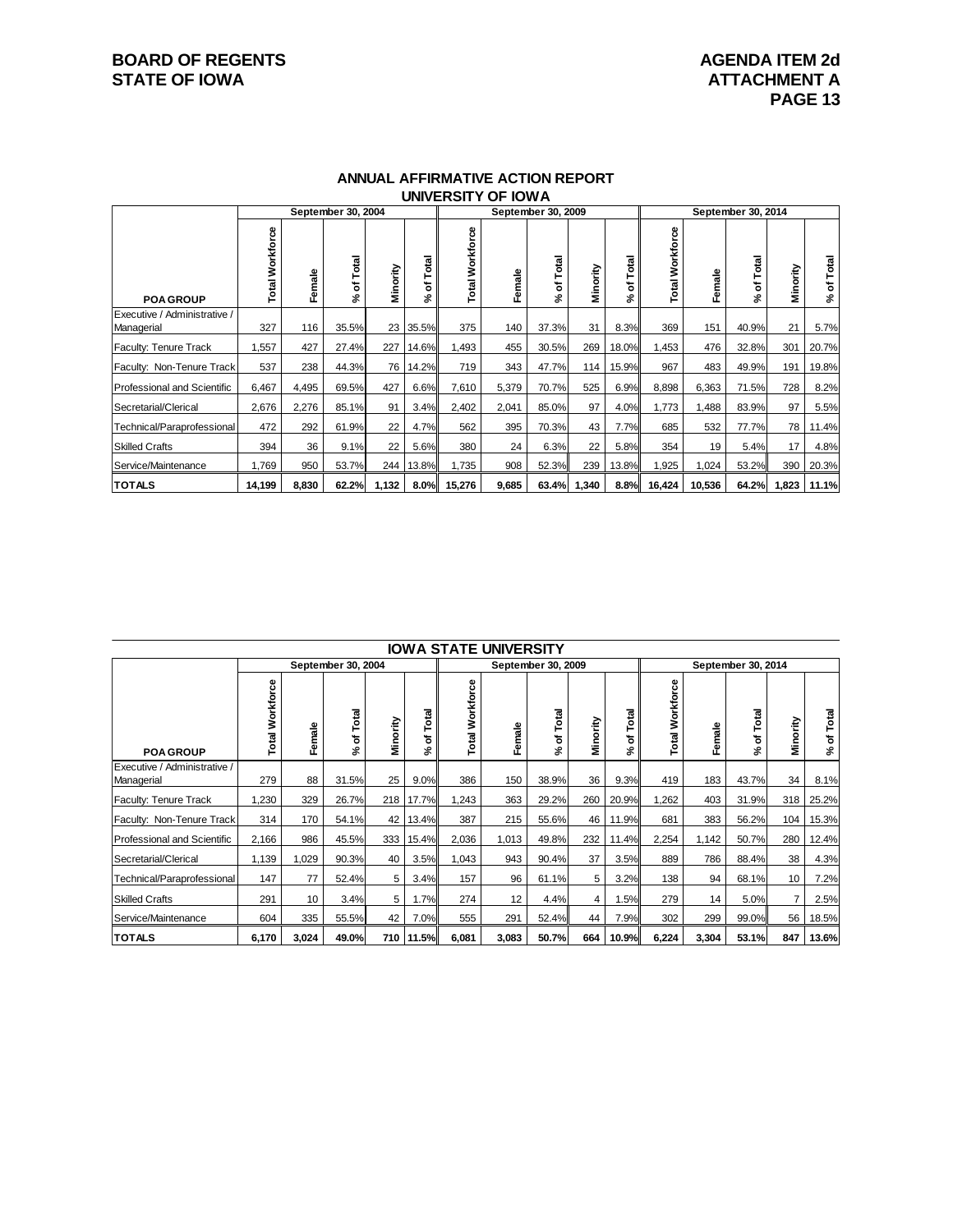# **BOARD OF REGENTS**<br> **BOARD OF REGENTS**<br> **BOARD OF IOWA**<br> **ATTACHMENT A**

| UNIVERSITY OF NORTHERN IOWA                |                 |        |                    |          |                  |                                 |        |                    |                 |            |                        |        |                 |                 |                 |
|--------------------------------------------|-----------------|--------|--------------------|----------|------------------|---------------------------------|--------|--------------------|-----------------|------------|------------------------|--------|-----------------|-----------------|-----------------|
|                                            |                 |        | September 30, 2004 |          |                  |                                 |        | September 30, 2009 |                 |            | September 30, 2014     |        |                 |                 |                 |
| <b>POAGROUP</b>                            | Total Workforce | Female | Total<br>৳<br>چ    | Minority | Total<br>৳<br>వ్ | Workforce<br>Total <sup>1</sup> | Female | Total<br>৳<br>వి   | Minority        | Total<br>৳ | <b>Total Workforce</b> | Female | Total<br>৳<br>چ | Minority        | Total<br>৳<br>چ |
| Executive / Administrative /<br>Managerial | 98              | 28     | 28.6%              | 5        | 5.1%             | 112                             | 47     | 42.0%              | 5               | 4.5%       | 99                     | 43     | 43.4%           | 9               | 9.1%            |
| Faculty: Tenure Track                      | 533             | 214    | 40.2%              | 67       | 12.6%            | 544                             | 235    | 43.2%              | 73              | 13.4%      | 550                    | 255    | 46.4%           | 86              | 15.6%           |
| Faculty: Non-Tenure Track                  | 142             | 94     | 66.2%              | 9        | 6.3%             | 34                              | 21     | 61.8%              | 4               | 11.8%      | 26                     | 14     | 53.8%           | $\overline{2}$  | 7.7%            |
| Professional and Scientific                | 509             | 272    | 53.4%              | 46       | 9.0%             | 577                             | 316    | 54.8%              | 47              | 8.1%       | 622                    | 360    | 57.9%           | 55              | 8.8%            |
| Secretarial/Clerical                       | 294             | 284    | 96.6%              | 14       | 4.8%             | 269                             | 262    | 97.4%              | 12 <sup>2</sup> | 4.5%       | 249                    | 243    | 97.6%           | 12              | 4.8%            |
| Technical/Paraprofessional                 | 24              | 10     | 41.7%              |          | 5 20.8%          | 27                              | 6      | 22.2%              | 4               | 14.8%      | 21                     | 5      | 23.8%           | 3 <sup>1</sup>  | 14.3%           |
| <b>Skilled Crafts</b>                      | 76              | 4      | 5.3%               | 3        | 3.9%             | 61                              | 6      | 9.8%               | 2               | 3.3%       | 59                     | 3      | 5.1%            | 3               | 5.1%            |
| Service/Maintenance                        | 232             | 128    | 55.2%              |          | 36 15.5%         | 246                             | 136    | 55.3%              | 33 <sup>1</sup> | 13.4%      | 234                    | 119    | 50.9%           | 30 <sub>1</sub> | 12.8%           |
| <b>TOTALS</b>                              | 1,908           | 1,034  | 54.2%              | 185      | 9.7%             | 1,870                           | 1,029  | 55.0%              | 180             | 9.6%       | 1,860                  | 1,042  | 56.0%           | 200             | 10.8%           |

|                                            |                        |        |                    |                |                  |                                 | <b>IOWA SCHOOL FOR THE DEAF</b> |                    |                |                  |                        |        |               |                |               |
|--------------------------------------------|------------------------|--------|--------------------|----------------|------------------|---------------------------------|---------------------------------|--------------------|----------------|------------------|------------------------|--------|---------------|----------------|---------------|
|                                            |                        |        | September 30, 2004 |                |                  |                                 | September 30, 2009              | September 30, 2014 |                |                  |                        |        |               |                |               |
| <b>POAGROUP</b>                            | <b>Total Workforce</b> | Female | Total<br>৳<br>వి   | Minority       | Total<br>৳<br>వి | Workforce<br>Total <sup>1</sup> | Female                          | Total<br>৳<br>వ్   | Minority       | Total<br>ኄ<br>వి | <b>Total Workforce</b> | Female | of Total<br>چ | Minority       | of Total<br>چ |
| Executive / Administrative /<br>Managerial | 4                      |        | 25.0%              |                |                  | 4                               |                                 | 25.0%              |                |                  | 2                      |        |               |                |               |
| Faculty: Tenure Track                      |                        |        |                    |                |                  |                                 |                                 |                    |                |                  |                        |        |               |                |               |
| Faculty: Non-Tenure Track                  | 44                     | 37     | 84.1%              |                |                  | 40                              | 37                              | 92.5%              |                |                  | 34                     | 31     | 91.2%         |                |               |
| <b>Professional and Scientific</b>         | 36                     | 29     | 80.6%              |                | 2.8%             | 39                              | 30                              | 76.9%              |                |                  | 37                     | 25     | 67.6%         |                | 2.7%          |
| Secretarial/Clerical                       | 4                      | 4      | 100.0%             |                | 25.0%            | 4                               | 4                               | 100.0%             | 1              | 25.0%            | 3                      | 3      | 100.0%        |                |               |
| Technical/Paraprofessional                 | 26                     | 22     | 84.6%              | $\overline{2}$ | 7.7%             | 24                              | 21                              | 87.5%              | $\overline{2}$ | 8.3%             | 24                     | 20     | 83.3%         |                | 4.2%          |
| <b>Skilled Crafts</b>                      | 6                      |        | 0.0%               |                |                  | 6                               |                                 | 0.0%               |                |                  | 4                      |        | 0.0%          |                |               |
| Service/Maintenance                        | 19                     | 8      | 42.1%              |                | 4 21.1%          | 20                              | 9                               | 45.0%              | 3              | 15.0%            | 15                     | 8      | 53.3%         | 2 <sup>1</sup> | 13.3%         |
| <b>TOTALS</b>                              | 139                    | 101    | 72.7%              | 8              | 5.8%             | 137                             | 102                             | 74.5%              | 7              | 5.1%             | 119                    | 87     | 73.1%         | 4              | 3.4%          |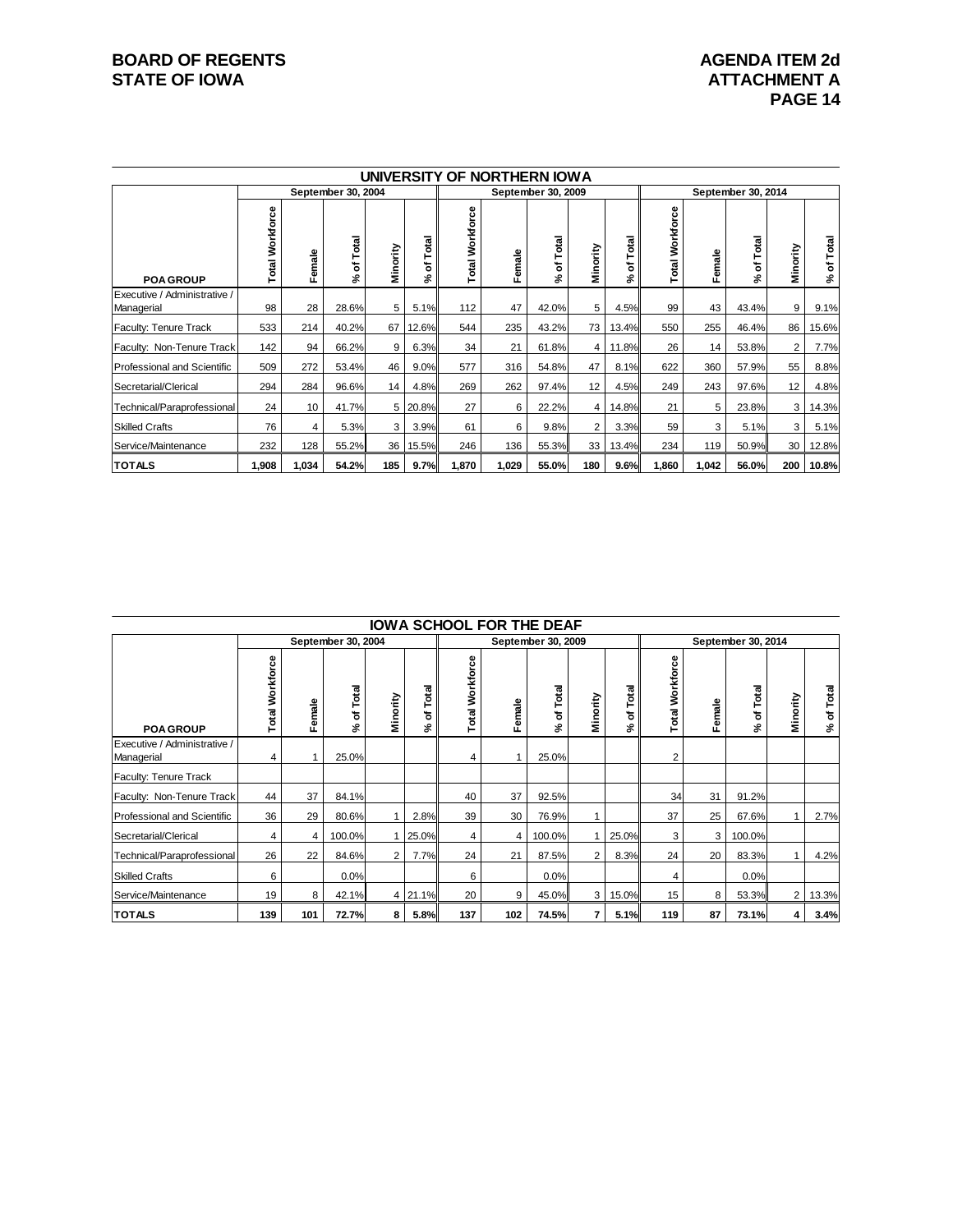# **BOARD OF REGENTS**<br> **BOARD OF REGENTS**<br> **BOARD OF IOWA**<br> **ATTACHMENT A**

| <b>IOWA BRAILLE AND SIGHT SAVING SCHOOL</b> |                        |        |                    |                |                  |                        |        |                    |                      |            |                        |                |               |          |                          |
|---------------------------------------------|------------------------|--------|--------------------|----------------|------------------|------------------------|--------|--------------------|----------------------|------------|------------------------|----------------|---------------|----------|--------------------------|
|                                             |                        |        | September 30, 2004 |                |                  |                        |        | September 30, 2009 |                      |            | September 30, 2014     |                |               |          |                          |
| <b>POAGROUP</b>                             | <b>Total Workforce</b> | Female | Total<br>৳<br>چ    | Minority       | Total<br>৳<br>వ్ | <b>Total Workforce</b> | Female | Total<br>৳<br>వి   | Minority             | Total<br>৳ | <b>Total Workforce</b> | Female         | of Total<br>چ | Minority | Total<br>$\epsilon$<br>چ |
| Executive / Administrative /<br>Managerial  | 5                      | 3      | 60.0%              |                |                  | 5                      | 3      | 60.0%              |                      |            | 4                      | $\overline{2}$ | 50.0%         |          |                          |
| Faculty: Tenure Track                       |                        | 26     |                    |                |                  |                        |        |                    |                      |            |                        |                |               |          |                          |
| Faculty: Non-Tenure Track                   | 37                     |        | 0.0%               |                |                  | 46                     | 36     | 78.3%              |                      |            | 48                     | 40             | 83.3%         |          |                          |
| Professional and Scientific                 | 8                      | 5      | 62.5%              |                |                  | $\overline{7}$         | 6      | 85.7%              |                      |            | 3                      | 3              | 100.0%        |          |                          |
| Secretarial/Clerical                        | $\overline{7}$         |        | 100.0%             |                |                  | 4                      | 4      | 100.0%             |                      |            | 5                      | 5 <sup>1</sup> | 100.0%        |          |                          |
| Technical/Paraprofessional                  | 32                     | 31     | 96.9%              |                |                  | 19                     | 16     | 84.2%              |                      |            |                        |                | 0.0%          |          |                          |
| <b>Skilled Crafts</b>                       |                        |        |                    |                |                  |                        |        |                    |                      |            |                        |                |               |          |                          |
| Service/Maintenance                         | 20                     | 9      | 45.0%              |                |                  | 19                     | 17     | 89.5%              | $\blacktriangleleft$ | 5.3%       | 11                     | 5              | 45.5%         |          | 9.1%                     |
| <b>TOTALS</b>                               | 109                    | 81     | 74.3%              | $\blacksquare$ |                  | 100                    | 82     | 82.0%              |                      | 1.0%       | 72                     | 55             | 76.4%         |          | 1.4%                     |

| <b>TOTAL -- REGENT INSTITUTIONS</b>        |                        |                                          |                  |          |                            |                                 |        |                  |             |            |                    |        |                |             |               |  |
|--------------------------------------------|------------------------|------------------------------------------|------------------|----------|----------------------------|---------------------------------|--------|------------------|-------------|------------|--------------------|--------|----------------|-------------|---------------|--|
|                                            |                        | September 30, 2004<br>September 30, 2009 |                  |          |                            |                                 |        |                  |             |            | September 30, 2014 |        |                |             |               |  |
| <b>POAGROUP</b>                            | <b>Total Workforce</b> | Female                                   | Total<br>৳<br>వి | Minority | <b>Rai</b><br>۴<br>৳<br>వి | Workforce<br>Total <sup>1</sup> | Female | Total<br>৳<br>వ్ | Minority    | Total<br>ਠ | Total Workforce    | Female | of Total<br>వ్ | Minority    | Total<br>% of |  |
| Executive / Administrative /<br>Managerial | 713                    | 236                                      | 33.1%            | 53       | 7.4%                       | 882                             | 341    | 38.7%            | 72          | 8.2%       | 893                | 379    | 42.4%          | 64          | 7.2%          |  |
| Faculty: Tenure Track                      | 3,320                  | 996                                      | 30.0%            |          | 512 15.4%                  | 3,280                           | 1,053  | 32.1%            | 602         | 18.4%      | 3,265              | 1,134  | 34.7%          | 705         | 21.6%         |  |
| Faculty: Non-Tenure Track                  | 1,074                  | 539                                      | 50.2%            | 127      | 11.8%                      | ,226                            | 652    | 53.2%            | 164         | 13.4%      | 1.756              | 951    | 54.2%          | 297         | 16.9%         |  |
| Professional and Scientific                | 9,186                  | 5,787                                    | 63.0%            | 807      | 8.8%                       | 10,269                          | 6,744  | 65.7%            | 805         | 7.8%       | 11,814             | 7,893  | 66.8%          | 1,064       | 9.0%          |  |
| Secretarial/Clerical                       | 4,120                  | 3,600                                    | 87.4%            | 146      | 3.5%                       | 3,722                           | 3,254  | 87.4%            | 147         | 3.9%       | 2,919              | 2,525  | 86.5%          | 147         | 5.0%          |  |
| Technical/Paraprofessional                 | 701                    | 432                                      | 61.6%            | 34       | 4.9%                       | 789                             | 534    | 67.7%            | 54          | 6.8%       | 869                | 651    | 74.9%          | 92          | 10.6%         |  |
| <b>Skilled Crafts</b>                      | 767                    | 50                                       | 6.5%             | 30       | 3.9%                       | 721                             | 42     | 5.8%             | 28          | 3.9%       | 696                | 36     | 5.2%           | 27          | 3.9%          |  |
| Service/Maintenance                        | 2,644                  | 1,430                                    | 54.1%            |          | 326 12.3%                  | 2,575                           | 1,361  | 52.9%            | 320         | 12.4%      | 2,487              | 1,455  | 58.5%          | 479         | 19.3%         |  |
| <b>TOTALS</b>                              | 22,525                 | 13,070                                   | 58.0%            | 2,035    | $9.0\%$                    | 23,464                          | 13,981 |                  | 59.6% 2,192 | 9.3%       | 24,699             | 15,024 |                | 60.8% 2,875 | 11.6%         |  |